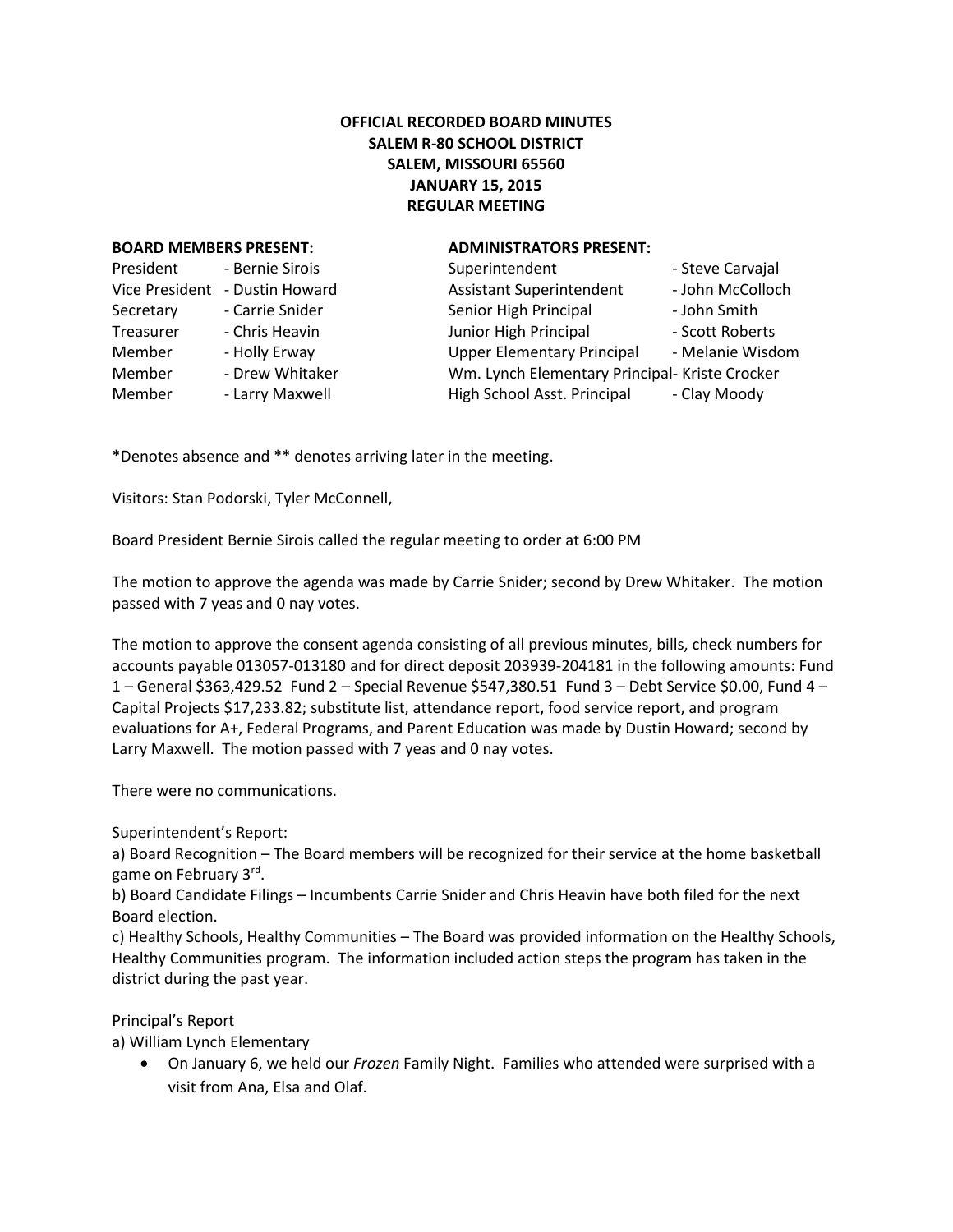- Students of the Month: Clara Ball, Bailey Stewart, Nevaeh Lee.
- Preschool SMART goal progress
	- o Name writing without visual-80%-Met
	- o Recognize letter in first name-70%
	- o Recognize number 0-10-52%
- Kindergarten SMART goal progress
	- o Letter recognition-89%-Met
	- o Number recognition(0-31)-86%-Met
	- o Counting to 100-76%
- 94% of WLE students enrolled for the entire year are at or above 90% attendance. 15 students have perfect attendance for the entire school year. Winners of our attendance gift cards for second quarter were Titus Major, Ava Gray, Ashay Haines, Aubrey Raulston, and Davy Sites.

b) Upper Elementary

- Congratulations to the following students for being nominated by their teachers for November Student of the Month: 2<sup>nd</sup> grade-Skyler Morgan, Landon Hill, Makynna Thompson, Matthew Parks, Kendra Morrison, Troy Pickett, Kaylynn Sites, Bayleigh Whitaker and Preston Perrymore; 3<sup>rd</sup> grade-Caroline Pryor, Lindsey White, Trenton Pollard, Gloria Cramer, Savannah Smith, Chaise Smith, Breanna Garrett, and Jayce Perkins; 4<sup>th</sup> grade-Will Gearhart, Garrick Yates, Cayleigh Moody, Mia Pickett, Ethan Webber, Sara Shipley, Logan Wood and Raegan Neff; 5<sup>th</sup> grade-Shelby Pogue, Kaitlynn Stephan, Madison Medlock, Caleb Land, Jordan Schneider, Jevyn Williams, Bella Jadwin, Tayton Barton, and Kennedy Major. Congratulations to our students drawn for Student of the Month:  $2^{nd}$  grade-Makynna Thompson,  $3^{rd}$  grade-Lindsey White,  $4^{th}$ grade-Raegan Neff, and 5<sup>th</sup> grade-Caleb Land.
- We've had 94.4% of our students here at least 90% of the time for the month of December. We also have 17% of our students with 100% attendance. Super job!
- Our building collected 473 non-perishable and canned food items for the Sakelaris Ford campaign in Rolla. All of our collected items went to Salem food pantries. Congratulations to Mrs. Nash's class for collecting 212 of those items.
- Salem Upper Elementary will be collecting our pennies for the "Pennies for Paper" campaign to help out our local pantries. For two weeks, students can bring in their change and it will go toward buying toilet paper, toothbrushes, and toothpaste for our local pantries that assist more than half of our town.
- $\bullet$  Our next round of DESE Statewide Collaborative Initiative assessment data is due on the 23 $^{\text{rd}}$ . We have chosen writing for this year's focus and it has been a challenge for our students, but the results we are seeing are very positive.
- $\bullet$  D.A.R.E. graduation has been tentatively set for Thursday, February 5<sup>th</sup>. More details will come when it is finalized.
- $\bullet$  Our Polar Plunge Dreamsicles team is hosting a trivia night on Saturday, January 31st and a "Sweetheart Sprint" on February  $14<sup>th</sup>$ . These are our last two fundraisers to help us raise more funds for Special Olympics. We plunge into Lake of the Ozarks on February 28<sup>th</sup>.
- $\bullet$  Our Arrow Slingers have been meeting since the end of November. It is exciting to see our 4<sup>th</sup> and 5<sup>th</sup> graders learning a new sport.
- We are beginning preparation of sending a team to the MCTM math contest in April.
- Mrs. Beasley is looking into some clinics or contests that our choir can sing at this spring. Our students are too young to attend the middle school clinic in Jefferson City this year. We are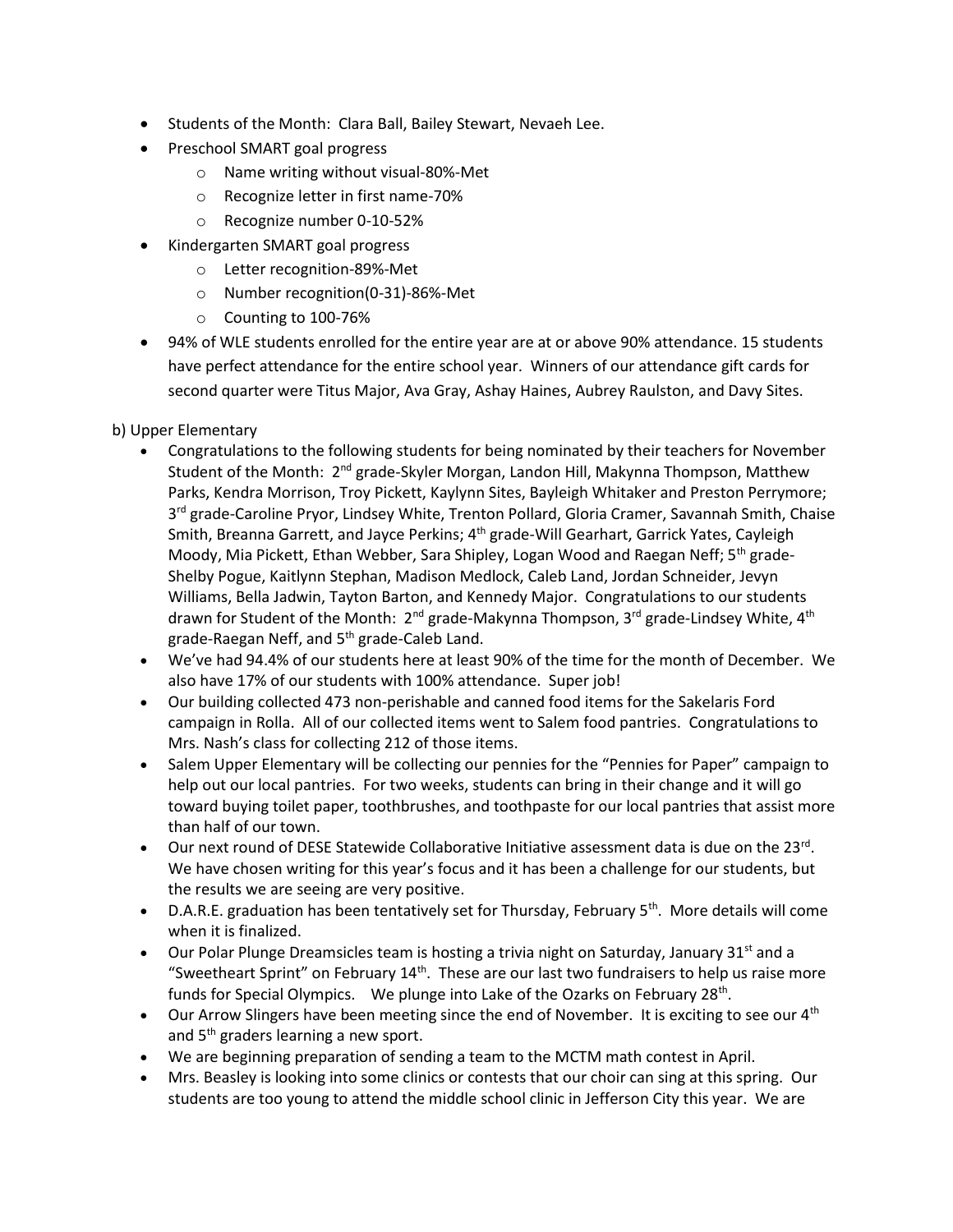looking at some options that are close to Salem and that hopefully will offer some clinic advice for our young singers.

c) Middle School

- Congratulations to our students' of the month for December 2014:  $6<sup>th</sup>$  Grade—Alyvia Lunn and John Myslinski;  $7<sup>th</sup>$  Grade—Harly Coffman and Brady Pierce;  $8<sup>th</sup>$  Grade—Destiny Remster and Tyler Dooley. Congratulations also in order for our December Teacher of the Month—Mr. Matt Parker
- Average attendance for January 05 14, 2015 is 95.45% (6<sup>th</sup> grade: 95.43%; 7<sup>th</sup> Grade: 95.56%; 8<sup>th</sup> Grade: 95.43%)
- Middle School Boys Basketball season has concluded. 7<sup>th</sup> Grade team finished 6-6 and took third place in the Cabool  $7<sup>th</sup>$  Grade tournament.  $8<sup>th</sup>$  Grade team finished the season 2-12.
- PBS Big 5 Report for December 2014 shows an average of 1.93 referrals per day.  $6^{th}/7^{th}$  grade accrued the most referrals with 11 each and the hour with the most referrals was 3rd hour with 6. For the month of December there were a total of 27 discipline referrals.
- Middle School Final Exams Exemption Policy has been approved by staff and info. has been shared with students. We will implement the new policy in May 2015.
- Pedro's Yearbook Challenge Contest is underway until January  $30<sup>th</sup>$ . Students who order a 2014-15 Salem Middle School yearbook by this date will be entered into a drawing for cash and prizes. 10 students will receive prizes.
- 38 students achieved 100% attendance for  $2^{nd}$  quarter. They will receive a perfect attendance certificate, picture in the paper and a soda during lunch.
- Congratulations to Mrs. Debbie Ritchey,  $8<sup>th</sup>$  Grade Science teacher who had an article published in this month's edition of School & Community (MSTA Magazine) highlighting the Salem Middle School Travelling Teacher Award.
- Current Middle School enrollment is 246 students.

d) High School

- FFA Blood Drive was successful
- Congrats to the December Students of the Month Sam Swindell and Brooke Rogers
- All 8 students who have taken the HiSet this year have been successful
- We have started the scheduling process counselors are visiting English classrooms next week
- Natalie Leathers will be singing with the All-State Choir on Saturday, January 31
- Basketball Homecoming will be Friday, January 16
- High School SCA Band Auditions were this Tuesday in Mt. Grove
- High School Band Trivia Night is this Saturday
- Parent Financial Aid Informational meeting is January 27 from 6-8 in the HS Library
- FFA Degree Ceremony will be January 29 at 7:00 p.m. at City Hall
- Congrats to Savannah Hanning for scoring her  $1,000<sup>th</sup>$  career point during the Mt. Grove Tournament
- Congrats to the Girls' Softball Team for being selected as an Academic All-State Team with a cumulative grade point average of 3.8
- Salem will host the conference quiz bowl tournament on January  $22^{nd}$ .